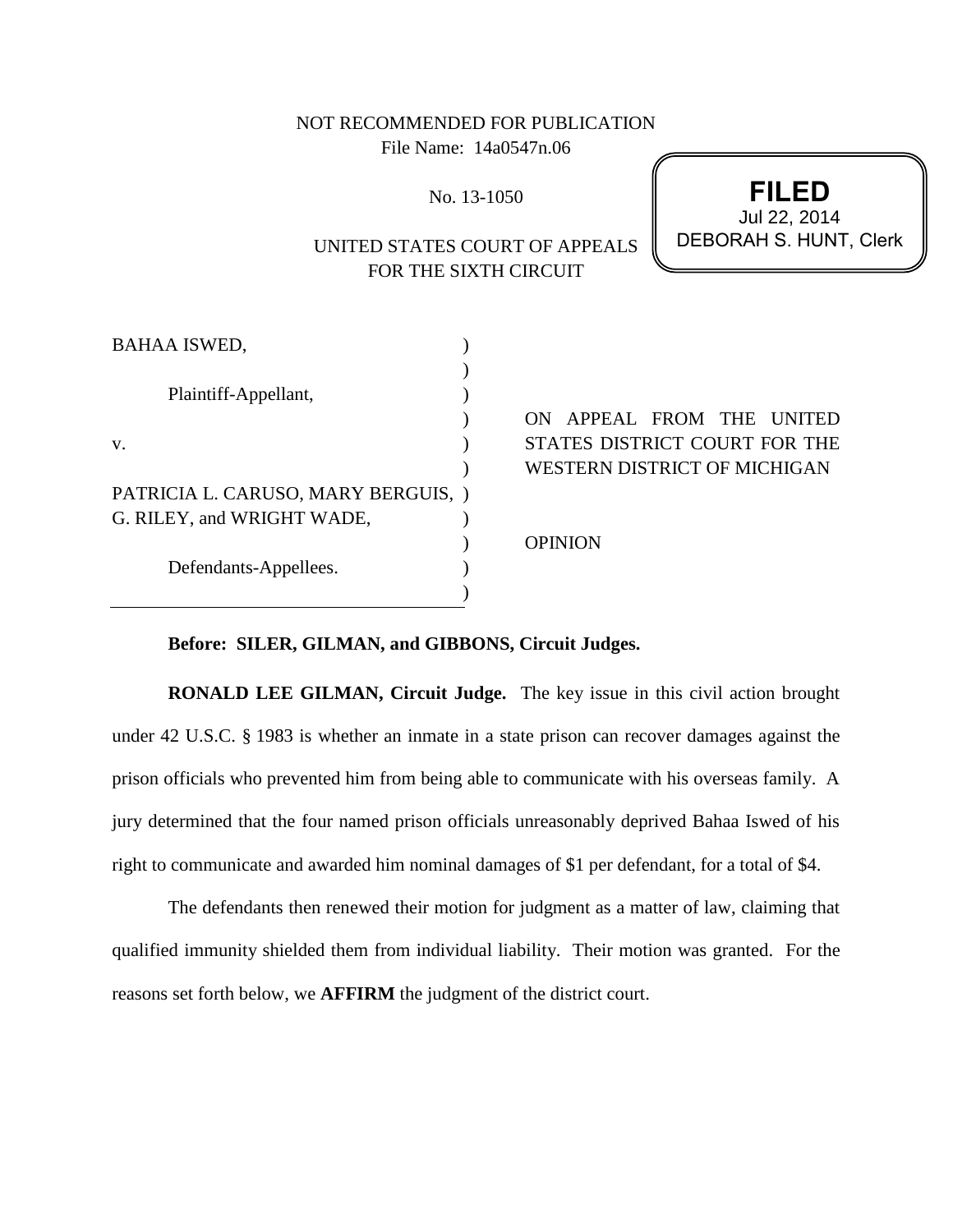Case No. 13-1050 *Iswed v. Caruso* et al.

#### **I. BACKGROUND**

### **A. Factual background**

Iswed has been incarcerated by the state of Michigan since 1997. (R. 188, Transcript, PageID# 1491). His family lives in Jordan and Romania, and none of them speak English. (R. 188, Transcript, PageID# 1494). Iswed alleges that from the time he filed a prison grievance in 2005 until the filing of his complaint in 2008, he had periodically sought to call members of his family on the prison telephone system. (R. 1, Compl., PageID# 5–6) Specifically, Iswed placed his family's international telephone numbers on his prison telephone call list and attempted to dial the numbers. (R. 192, Pl. Ex. 11, PageID# 1976)

Iswed demanded an explanation when he was unable to make the telephone calls. He was variously told in response that the prison's telephone provider would not allow such telephone calls, or that he was not permitted to make such telephone calls because they were international. (R. 192, Pl. Exs. 11, 12, 13, PageID# 1976–79) Warden Mary Berguis told him: "You will have to settle for writing to them given the location that would be involved is out of the US." (R. 192, Pl. Ex. 14, PageID# 1980) Despite this advice, Iswed's incoming mail was routinely confiscated because the letters to him were written in Arabic. (R. 192, Pl. Exs. 1–7, PageID# 1967–88)

All of this was purportedly done pursuant to policy directives from the Michigan Department of Corrections. (R. 188, Tr., PageID# 1542, 1978–79) These policies permitted telephone calls only to numbers in the United States, Canada, Guam, Mexico, Puerto Rico, and the Virgin Islands. (R. 192, Pl. Exs. 20, 21, PageID# 1991, 2001) They also prohibited prisoners from receiving "[m]ail written in code, or in a foreign language that cannot be interpreted by institutional staff to the extent necessary to conduct an effective search. If facility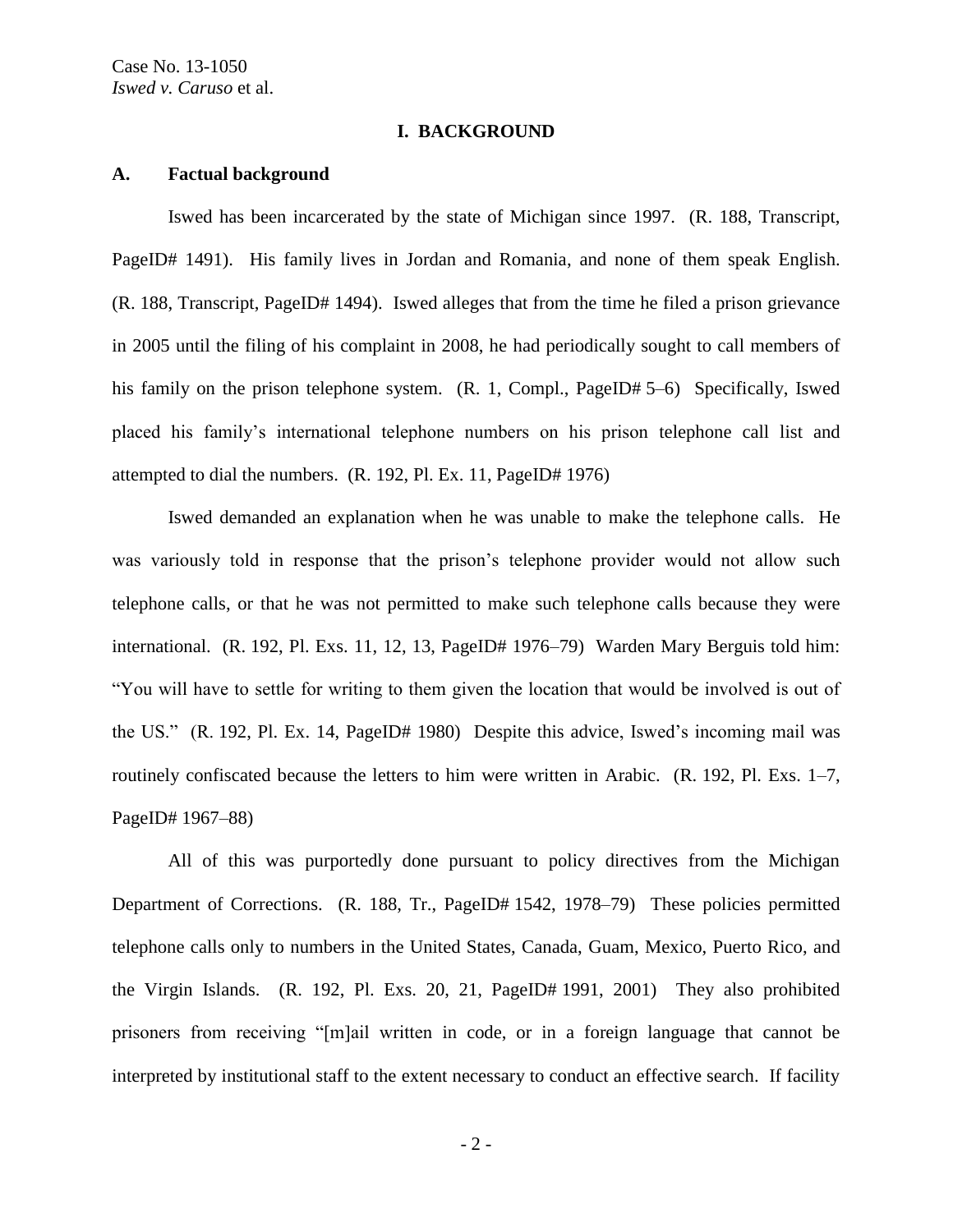staff are not available, the facility head may authorize the use of another reliable interpreter." (R. 192, Pl. Ex. 22, PageID# 2017)

The defendants are current and former Michigan Department of Corrections officers who concede that they carried out these policies. (Appellees' Br. 4) They acknowledge knowing that Iswed could not make telephone calls to his family, but generally deny knowing that he could not communicate with his family by mail. (R. 189 Tr., PageID# 1729–31, 1773–75; 1785–86, 1754– 55) Nonetheless, Warden Berguis conceded knowing that Iswed could not communicate with his family by mail when she told him that international telephone calls were prohibited and instructed him to use the mail instead. (R. 189, Tr., PageID# 1779) And the jury determined that Iswed had not been allowed any reasonable means to contact his family. (R. 137, Verdict, PageID# 826)

#### **B. Procedural background**

Iswed sued under 42 U.S.C. § 1983, claiming that the prison officials' actions denying him the right to communicate with his family violated his constitutional rights. The defendants moved to dismiss Iswed's complaint for failure to state a claim, which the district court granted. (R. 4 PageID# 55–68) This court reversed on appeal, holding that Iswed had stated a claim for violation of his First Amendment rights. *Iswed v. Caruso*, No. 09-1245, \*3 (6th Cir. Oct. 21, 2009) (Rule 34 Order). The case then proceeded to trial after remand to the district court.

At the conclusion of the defendants' case in chief, they moved for judgment as a matter of law pursuant to Rule 50(a) of the Federal Rules of Civil Procedure. (R. 189, Transcript, PageID# 1844) The district court took the motion under advisement and submitted the case to the jury. (R. 188, Transcript, PageID# 1866) Following deliberations, the jury determined that the defendants had "deprived [Plaintiff Iswed] of his right to reasonable use of the telephone"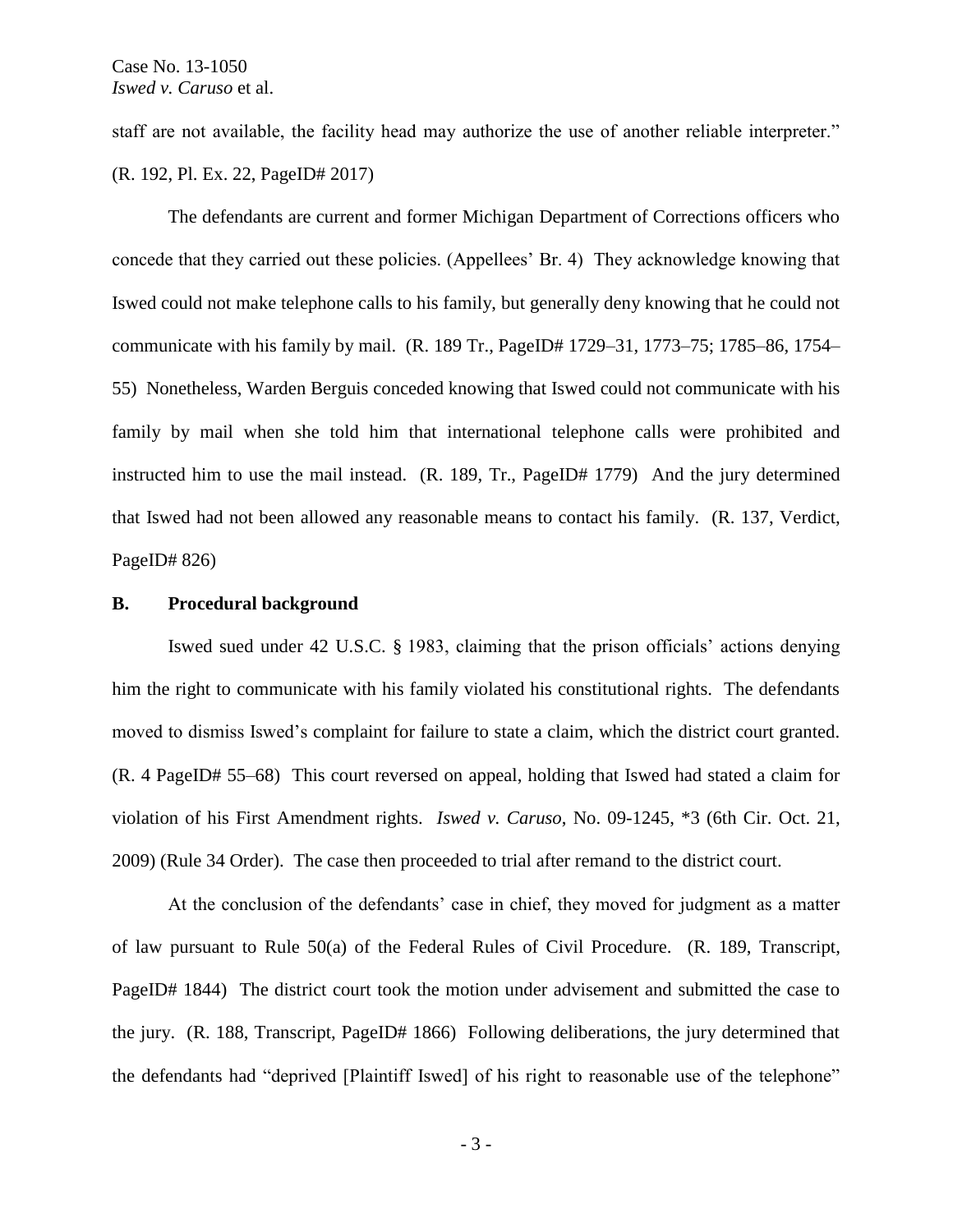and did not "allow Plaintiff reasonable alternative means to exercise his right to contact his family." (R. 137, Verdict, PageID# 825–26) But it awarded him only nominal damages of \$1 per defendant, for a total of \$4. (R. 137, Verdict, PageID# 826)

Iswed then sought a permanent injunction requiring the prison officials to permit him to make international telephone calls to his family. (R. 141, Motion for Permanent Injunction, PageID# 908) The defendants in turn filed a renewed motion for judgment as a matter of law under Rule 50(b) of the Federal Rules of Civil Procedure. (R. 146, Renewed Motion for Judgment as a Matter of Law, PageID# 1035) They argued that injunctive relief was improper and that all of them were entitled to qualified immunity. (*Id.*)

The district granted Iswed's motion for a permanent injunction, but also granted the defendants qualified immunity, thus shielding them from liability in their individual capacities for the jury's damage award. (R. 160, Opinion and Order, PageID# 1262–88) It entered judgment accordingly. (R. 160, Opinion and Order, PageID# 1289) The court also granted Iswed "an award of \$52,055.56 in attorneys' fees (consisting of \$50,214.25 in hourly fees and \$1,841.31 in related expenses) and \$1,507.01 in costs." (R. 185, Opinion and Order, PageID# 1440)

On appeal, Iswed argues that the district court erred in granting the defendants qualified immunity. The defendants disagree, but do not challenge the district court's imposition of injunctive relief, the award of attorney fees, or the allocation of costs. They also concede their personal involvement and that Iswed suffered a constitutional violation. (Appellees' Br. at 4, 13–14) Accordingly, the parties agree that the sole issue before the court is whether the right that the defendants violated was clearly established by 2005 when Iswed sought to place telephone calls to his family in Jordan and Romania. Iswed frames this right as "reasonable

- 4 -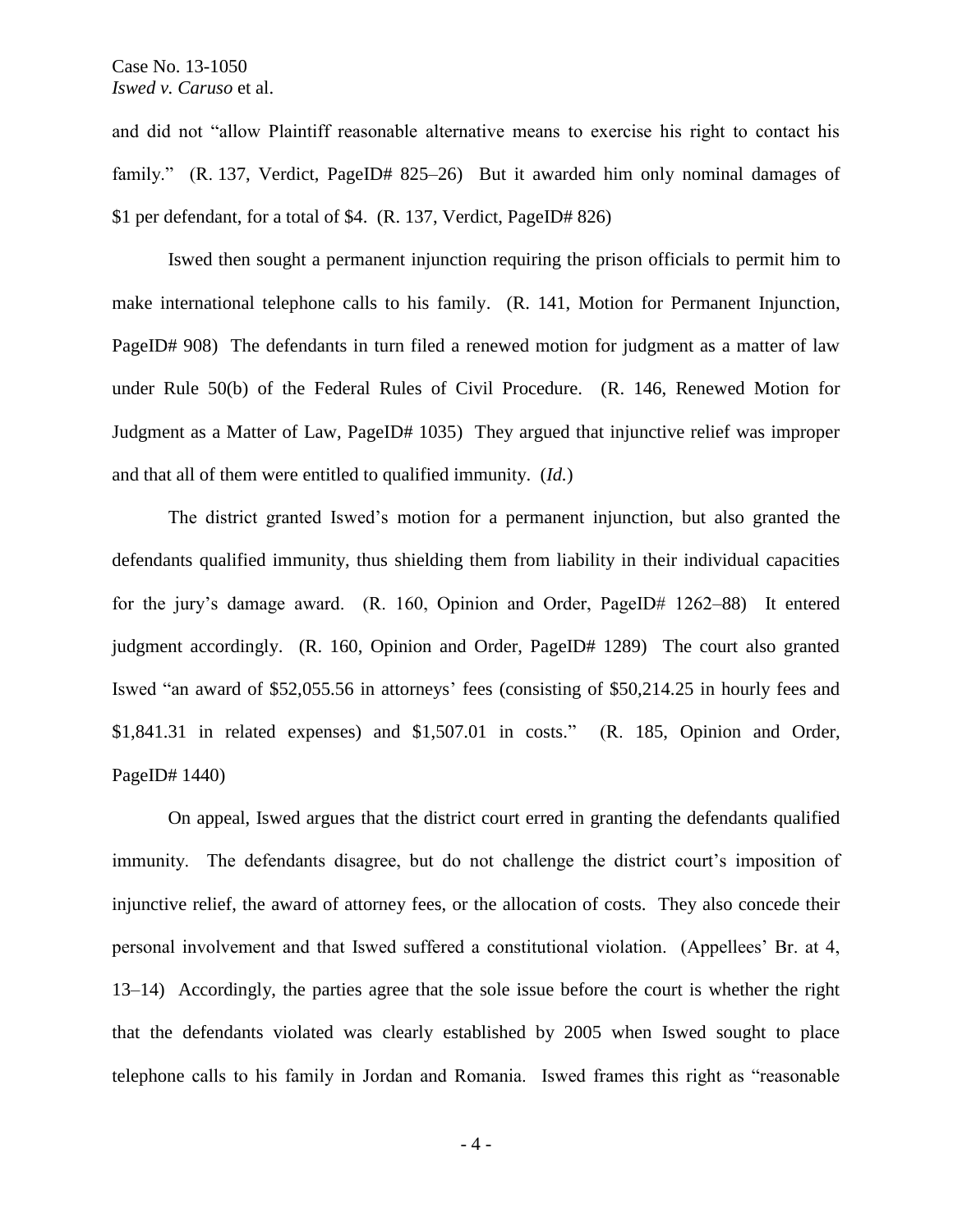access to communicate with his family." (Reply Br. at 1) The defendants frame the right as "prison inmates<sup>"</sup> ability] to place overseas international telephone calls." (Appellees' Br. at 12)

## **II. LEGAL STANDARDS**

#### **A. Renewed motion for judgment as a matter of law**

We review de novo the district court's application of Rule 50. *K & T Enters., Inc. v. Zurich Ins. Co*., 97 F.3d 171, 175 (6th Cir. 1996). But such "de novo review is narrowed by the test for evaluating a renewed Rule 50(b) motion." *Champion v. Outlook Nashville, Inc*., 380 F.3d 893, 899 (6th Cir. 2004). "[I]n entertaining a motion for judgment as a matter of law, the court should review all of the evidence in the record. In doing so, however, the court must draw all reasonable inferences in favor of the nonmoving party, and it may not make credibility determinations or weigh the evidence." *Reeves v. Sanderson Plumbing Prods., Inc*., 530 U.S. 133, 150 (2000). Specifically, "[a]fter trial, if defendants continue to urge qualified immunity, the decisive question, ordinarily, is whether the evidence favoring the party seeking relief is legally sufficient to overcome the defense." *Ortiz v. Jordan*, 131 S. Ct. 884, 889 (2011). Accordingly, this court reviews de novo the district court's Rule 50(b) decision on qualified immunity, but views the evidence in the light most favorable to the plaintiff as the nonmoving party.

### **B. Qualified immunity**

"The doctrine of qualified immunity protects government officials from liability for civil damages insofar as their conduct does not violate clearly established statutory or constitutional rights of which a reasonable person would have known." *Stanton v. Sims*, 134 S. Ct. 3, 4 (2013) (per curiam) (internal quotation marks omitted). "Once raised, it is the plaintiff's burden to show that the defendants are not entitled to qualified immunity." *Burgess v. Fischer*, 735 F.3d 462,

- 5 -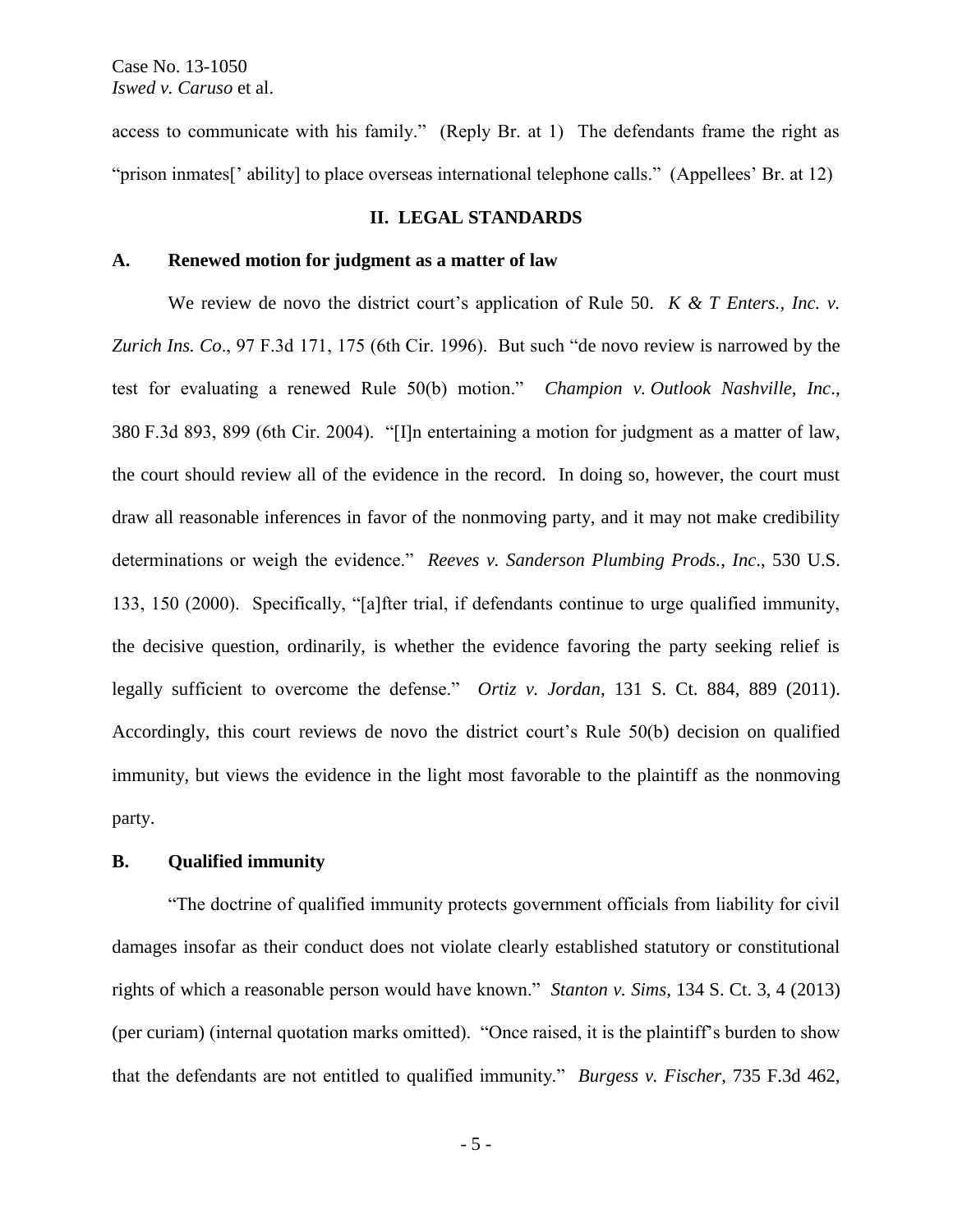472 (6th Cir. 2013). This court has generally "use[d] a two-step analysis: (1) viewing the facts in the light most favorable to the plaintiff, we determine whether the allegations give rise to a constitutional violation; and (2) we assess whether the right was clearly established at the time of the incident." *Id.*

"The burden of convincing a court that the law was clearly established rests squarely with the plaintiff." *Key v. Grayson*, 179 F.3d 996, 1000 (6th Cir. 1999) (internal quotation marks omitted). This inquiry "must be conducted in light of the specific context of the case. [It must be] sufficiently clear that a reasonable official would understand that what he is doing violates that right . . . [and] in the light of preexisting law the unlawfulness must be apparent." *Andrews v. Hickman Cnty.*, 700 F.3d 845, 853 (6th Cir. 2012) (second alteration in original) (internal quotation marks omitted). "When determining whether a constitutional right is clearly established, we look first to decisions of the Supreme Court, then to our own decisions and those of other courts within the circuit, and then to decisions of other Courts of Appeal." *Id.*

#### **III. ANALYSIS**

Iswed argues that this court's decision in *Washington v. Reno*, 35 F.3d 1093 (6th Cir. 1994), established the "right to reasonable access to communicate with family." (Reply Br. at 1) The defendants counter that Iswed asserts a "right to make international phone calls," and that *Washington* did not clearly establish such a right. Critically, both parties agree the right that Iswed seeks to assert under *Washington* is subject to "rational limitations." *Washington*, 35 F.3d at 1100. Accordingly, we first address the nature of the right that Iswed seeks to assert and then the limitations that the prison officials imposed on that right.

*Washington* acknowledged that "federal court opinions have previously held that persons incarcerated in penal institutions retain their First Amendment rights to communicate with family

- 6 -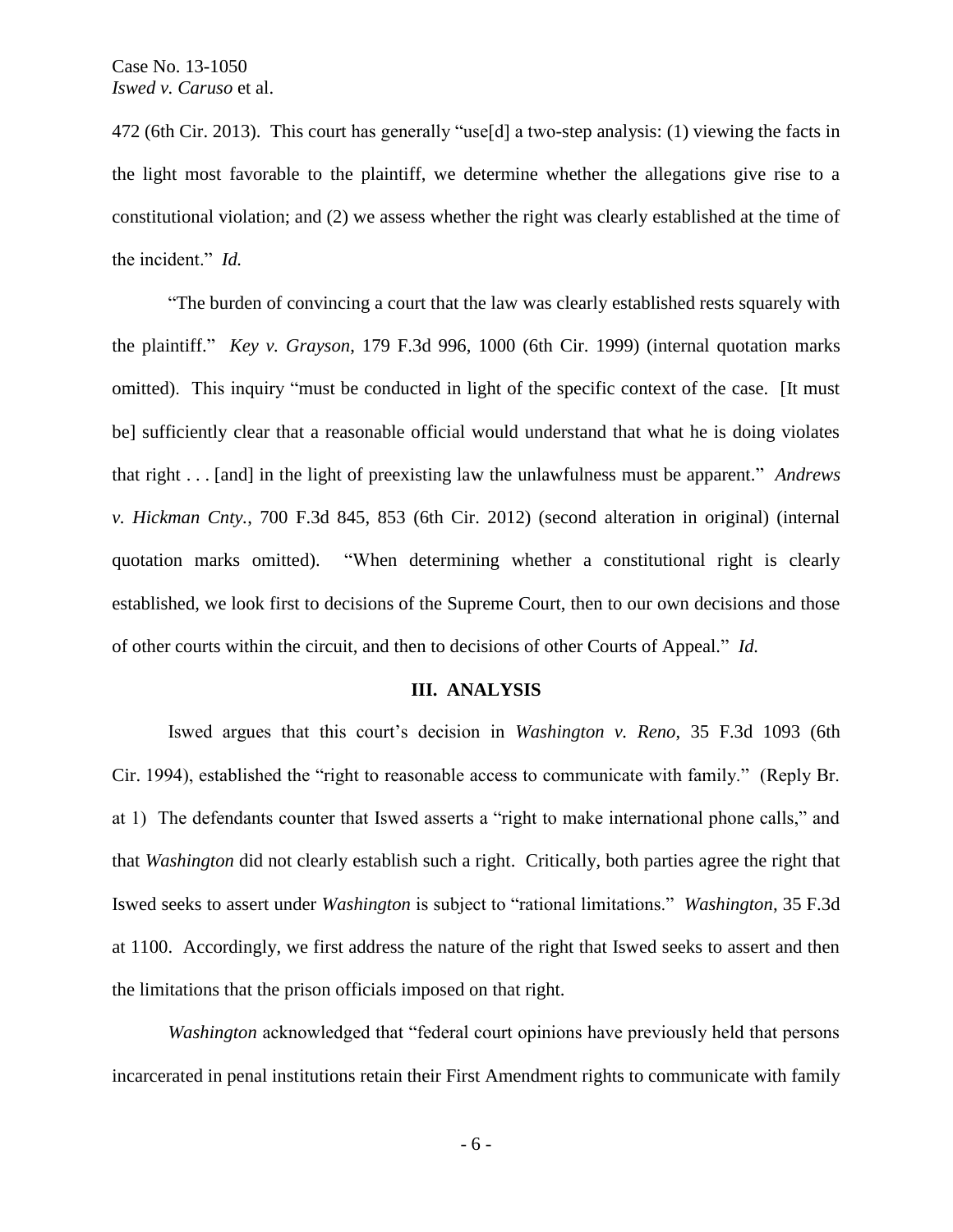and friends, . . . and have recognized that there is no legitimate governmental purpose to be attained by not allowing reasonable access to the telephone, and [that] such use is protected by the First Amendment." *Id.* (second alteration in original) (internal quotation marks omitted). That is, inmates have a general "right[] to communicate with family and friends," which includes a sub-right to "reasonable access to the telephone." *Id*.

Framed as the defendants pose the issue—whether Iswed had the specific right to make international telephone calls—*Washington* does not clearly establish such a right. But Iswed does not argue that the restrictions on telephone calls to Jordan and Romania were unreasonable per se; he instead argues that they were unreasonable in light of the other restrictions placed on his incoming mail, which had the collective effect of totally denying him the broader right to communicate with his family. And Iswed notes that the jury's verdict included a finding that defendants did not "allow Plaintiff reasonable alternative means to exercise his right to contact his family." (R. 137, Verdict, PageID# 825–26) On this point, Iswed has the better argument. Iswed asserts a right to communicate with his family that includes doing so by telephone, and *Washington* supports such a right.

Nonetheless, the *Washington* court continued,

an inmate has no right to unlimited telephone use. Instead, a prisoner's right to telephone access is subject to rational limitations in the face of legitimate security interests of the penal institution. The exact nature of telephone service to be provided to inmates is generally to be determined by prison administrators, subject to court scrutiny for unreasonable restrictions.

*Id.* (internal quotation marks and citations omitted). And Iswed concedes that both his general right to communicate with family and friends and the sub-right to reasonable use of the telephone are "subject to rational limitations in the face of legitimate security interests of the penal institution." *Id.*

- 7 -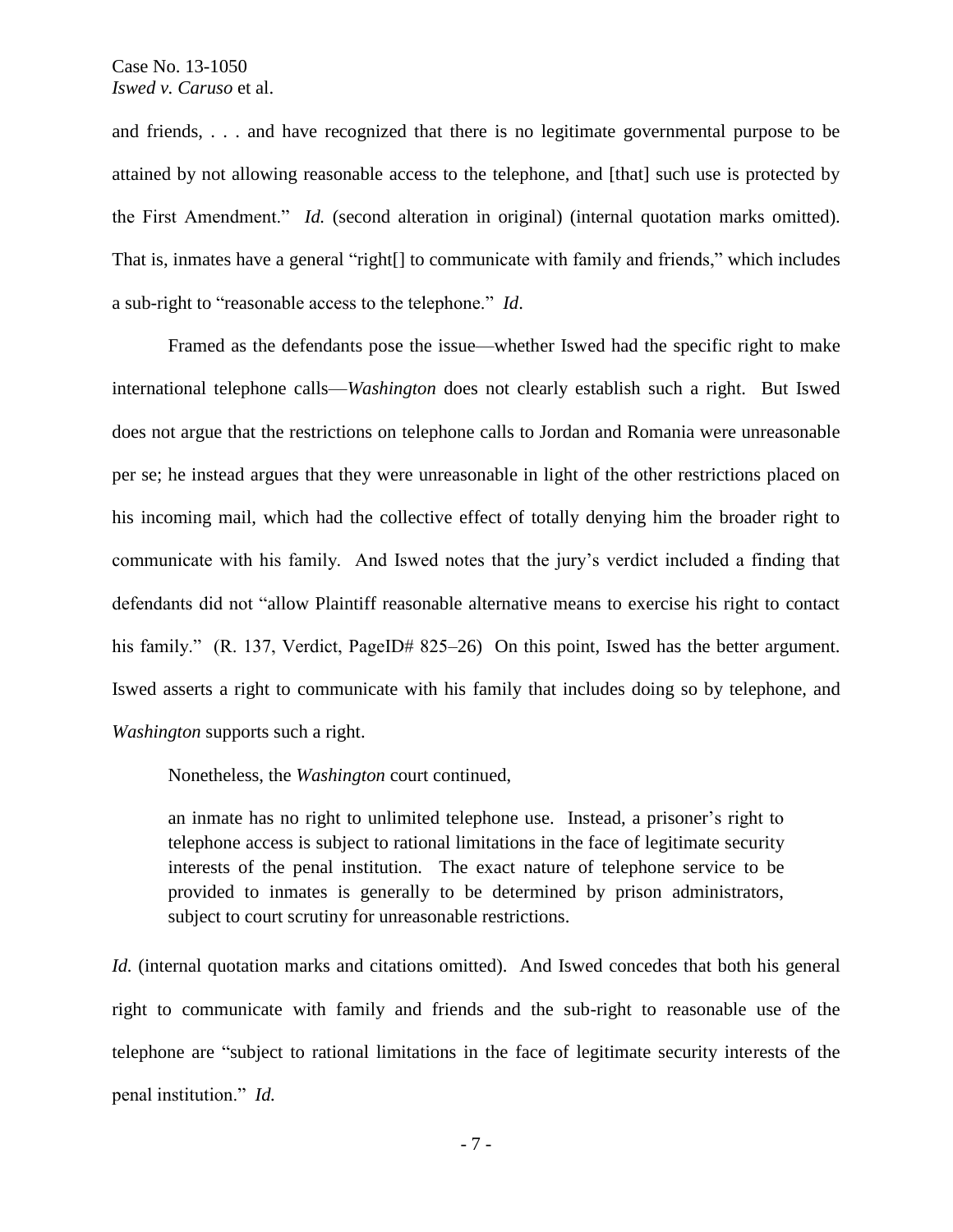Case No. 13-1050 *Iswed v. Caruso* et al.

*Washington* further holds that in order to determine whether any set of "limitations" is "rational," the government will have to prove either that the regulation is "reasonably related to legitimate penological interests" or "that the regulation furthers an important or substantial governmental interest unrelated to the suppression of expression and that the limitation on First Amendment freedoms is no greater than is necessary or essential to the protection of the particular governmental interest involved." *Id.* at 1100 n.8 (internal quotation marks omitted) (quoting *Turner v. Safley,* 482 U.S. 78, 89 (1987), and *Procunier v. Martinez,* 416 U.S. 396, 413 (1974)).

No determination was made by the *Washington* court as to whether the former, rationalbasis standard articulated in *Turner* or the latter, intermediate-scrutiny standard articulated in *Procunier* would apply, and we need not so decide today. The key point is that, at a minimum, *Washington* indicates that restrictions on inmate communications would have to pass muster under the rational-basis standard articulated in *Turner*.

*Turner*, in turn, outlines a four-part test for determining whether a limitation is rational:

several factors are relevant in determining the reasonableness of the regulation at issue. First, there must be a "valid, rational connection" between the prison regulation and the legitimate governmental interest put forward to justify it. . . . A second factor relevant in determining the reasonableness of a prison restriction ... is whether there are alternative means of exercising the right that remain open to prison inmates. . . . A third consideration is the impact accommodation of the asserted constitutional right will have on guards and other inmates, and on the allocation of prison resources generally. In the necessarily closed environment of the correctional institution, few changes will have no ramifications on the liberty of others or on the use of the prison's limited resources for preserving institutional order. . . . Finally, the absence of ready alternatives is evidence of the reasonableness of a prison regulation.

482 U.S. at 89–90. Accordingly, we must analyze Iswed's claim in light of *Turner*'s four-part test.